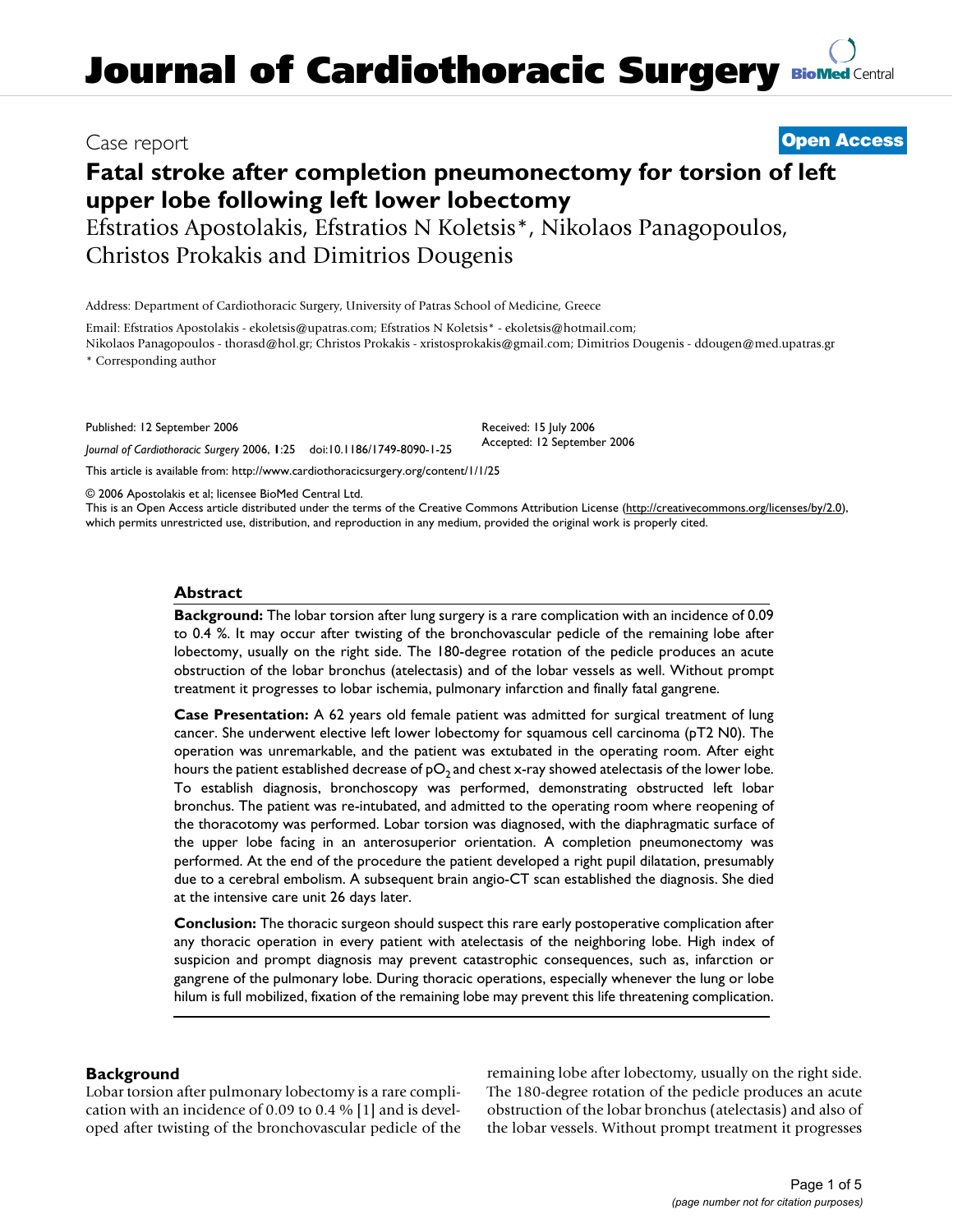to lobar ischemia, pulmonary infarction and finally fatal gangrene [2,3].

In this paper we present a very rare case of fatal massive cerebral embolism, occurring immediately after re-operation for treatment of left-upper lobe torsion, complicating a left lower lobectomy.

#### **Case report**

A 62-year-old female patient, presented with a left lower lobe peripheral mass suspicious for malignancy. Flexible bronchoscopy was normal and fine needle aspiration cytology revealed a squamous cell carcinoma. Physical examination and routine laboratory data were unremarkable. Echocardiography was normal and FVC and FEV1 were 2.84 L and 2.45 L respectively. Chest CT scanning revealed no mediastinal lymphadenopathy. Additionally, brain and upper abdominal CTs scanning, as well as Technetium Tc 99 m bone scintigraphy, were all normal. The patient underwent a left lower lobectomy through a lateral thoracotomy and a rather peripheral tumour measuring  $4 \times 3$  cm was found. No nodal involvement was observed macroscopically and this was confirmed with frozen sections of nodal sampling obtained from sites 5, 9, 10 and 11. Biopsy of the tumour proved to be a pT2N0, well differentiated, squamous cell carcinoma. Double lumen endotracheal tube and high thoracic epidural analgesia catheter for pain management were routinely used. No blood or blood products were transfused. The patient was extubated immediately postoperatively and the routine chest X-ray at the recovery room was reported normal with good expansion of the upper lobe with no residual pneumothorax (Fig. 1). Early postoperative course was uneventful. However, 8 hours later  $SpO<sub>2</sub>$  pulse oximetry was noted to decline gradually, without any remarkable respiratory deterioration. Repeated chest radiography showed a left upper lobe consolidation (Fig. 2). Urgent bronchoscopy revealed occlusion of the lower left main bronchus; neither the left lower bronchial stump could be seen, nor the left upper bronchus could be entered. With a high index of suspicion of lobar torsion, the patient underwent urgent reoperation. Once the thoracic cavity was entered, the upper lobe was found to be ischemic and atelectatic with its diaphragmatic surface facing in an anterosuperior orientation. Just before clamping the hilum, the lobe was unfortunately re-orientated taking its proper position and immediately regained its physiological colour. The hilum was quickly clamped en-block. A completion pneumonectomy was easily carried out. At the end of the procedure, the patient developed a right pupil dilatation and it became obvious that a massive cerebral embolism had occurred. A subsequent brain angio CT scanning revealed total obstruction of the right middle cerebral artery, presumably due to emboli from the







Figure 2 Chest X-ray 10 hours later with consolidation and loss of air entry.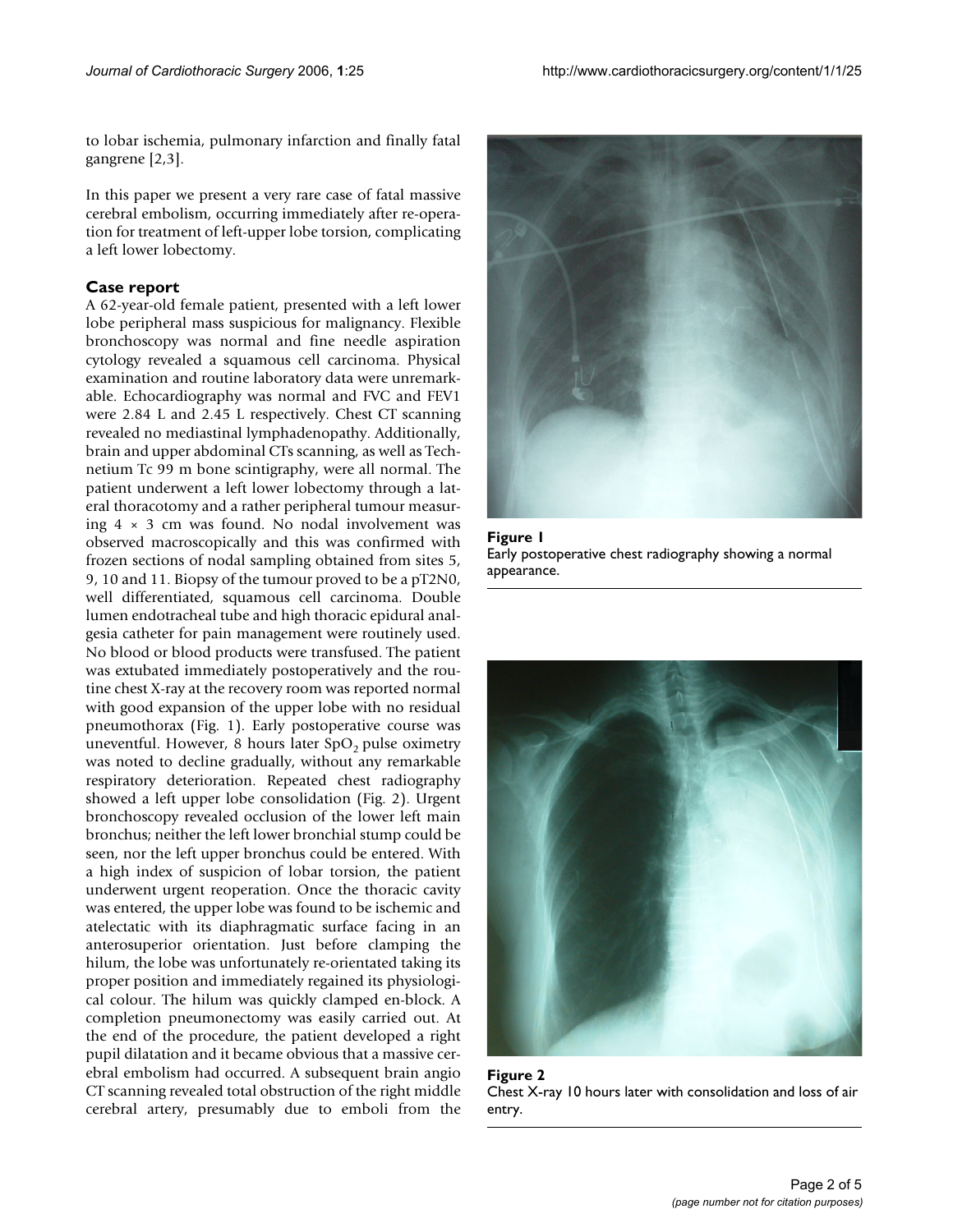occluded pulmonary vein. The patient died at the intensive care unit 26 days later.

## **Discussion**

Lobar torsion is a very rare complication which may occur spontaneously, usually following pulmonary resections, or infrequently, after thoracic trauma [4,5] or any thoracic operation [6,7] including lung transplantation as recently reported [8].

Shamaun [4] reviewed 18 cases of postoperative lobar torsion and found 12 cases occurring after lung resections and 6 cases following other thoracic operations.

Wong and Goldstraw [9] and Shamaun [4] reported that the right middle lobe, after ipsilateral upper or lower lobectomy, is the most implicated lobe, but lobar torsion may also occur following any left lobectomy procedure. In a study of 7889 patients who underwent elective pulmonary resection, Cable [1] reported 7 cases of lobar torsion distributed in the right-middle lobe in two cases, the rightupper and middle in one, the right-lower in two and in the left-upper in another two cases.

Although the cause of this complication is not clear yet, it is believed that rotation or angulation of the lobar bronchus, results in pulmonary arterial and venous obstruction. The venous obstruction predisposes to gangrene of the lobe, but the time required for this to occur, is not well known. The coexisted obstruction of the bronchial arterial circulation produces lobar infarction [4].

Factors predisposing to lobar torsion are considered to be the following: a complete interlobar fissure, the absence of adhesions [10], a narrow middle lobe hilum [4] and an overzealous mobilization of the lobe after surgical disruptions of its intrathoracic attachments [11] including the routine division of inferior pulmonary ligament [12]. In the presence of a complete interlobar fissure, prevention of middle lobe torsion following upper lobectomy could be achieved by fixating the middle to the lower lobe with the use of TachoCombl, as recently described [13].

Early diagnosis is based on the high index of suspicion, which should be raised postoperatively when a patient suffers from: a) sudden and unexplained dyspnea, tachypnea refractory to oxygen supplementation, with or without deterioration of arterial blood gases, b) persistent high fever, hemoptysis and productive cough consisting of massive hemorrhagic or copious bronchial secretions [4,8,11]. More specifically, radiological signs in plain chest X-rays which could allow further confirmation of the suspicion of lobar torsion include: a) a sudden opacification and absence of expansion of the remaining and previously normal lobe, particularly if the opacificated

lobe is in an unusual anatomic position, with or without a bronchial cut-off sign, b) the absence of mediastinal shift to the ipsilateral side and no intercostal narrowing [9,14]. Furthermore, if any early previous air leak ceases suddenly and if expansion of the collapsed lobe after vigorous tracheobronchial suction does not occur, although some copious and bloody secretions are aspirated, one should suspect the presence of lobar torsion and should proceed with a prompt bronchoscopy [15,16]. Bronchoscopy may reveal a compressed or occluded lobar bronchus appearing like a "fish mouth" [4]. It should be noted that although the instrument may be passed through the site of obstruction, the bronchus could collapse again after the bronchoscope is withdrawn [11]. Thoracic CT scanning, although not characteristic, it may help in establishing the diagnosis. It could show an increased opacification, occupying the remaining lobe. The absence of bronchogram in the consolidated area suggests the complete obstruction – "cut-off" sign – of the bronchus [17]. The site of rotation may be seen as obliteration [18]. Contrast-pulmonary arteriography during helical CT scanning has the advantage of direct evidence of stenosis or complete obstruction of kinking vessels [1,18,19]. The transesophageal echocardiography (TEE) may reveal the turbulent flow in the pulmonary vein and the presence of a potentially lethal thrombus. The lung-ventilation scan shows poor or no perfusion and minimal ventilation of the distorted lobe [14,20].

The benefits for a surgeon to be watchful, to diagnose and subsequently re-operate a patient with lobar torsion are the following: a) salvage of the lobe before it develops infarction or gangrene, especially for patients with critical preoperative pulmonary function unable to tolerate pneumonectomy, b) reduction of the risk of infection and sepsis, c) prevention of thrombosis in the obstructed pulmonary vein, which could be a catastrophic complication [14].

However, despite clinical and laboratory signs, lobar torsion may not be diagnosed early enough. According to the Mayo Clinic's experience, the median time for the diagnosis of a lobar torsion is 10 days postoperatively, ranging from 2 to 14 days [1]. Similarly, the two reported cases by Parambil were diagnosed 5 and 10 days after the initial operation [20].

In our case, a prompt diagnosis of this complication was definitely established and the patient underwent an emergency re-operation, approximately 16 hours after the initial thoracotomy. However, a thrombus had already been established in the occluded pulmonary veins.

It should be noted that, it was taken into consideration that during re-operation and untwisting of the lobe, to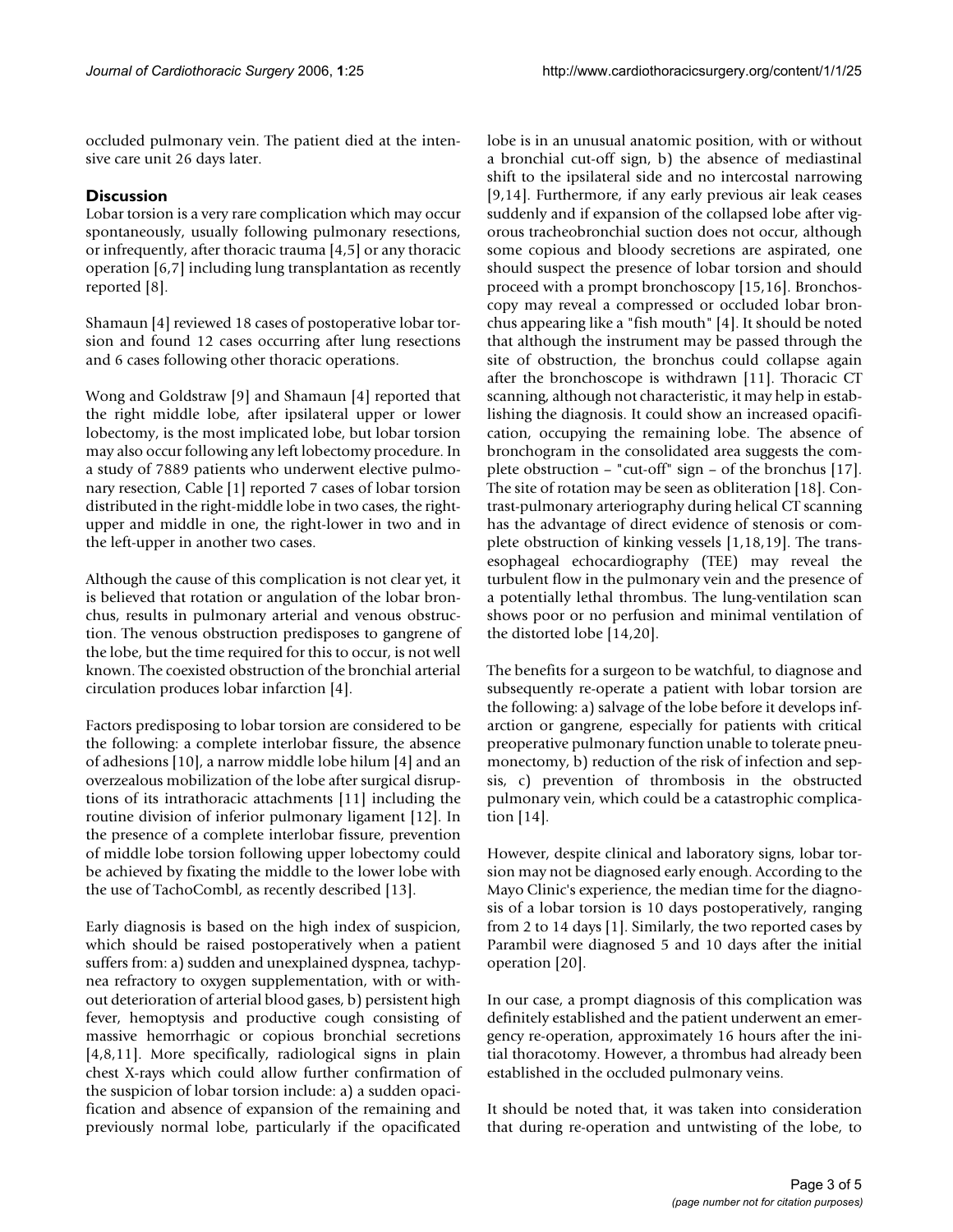assess its viability, an already existing thrombus may be embolized. Our plan was to perform a completion pneumonectomy. However, just before clamping the hilum, the contorted lobe was suddenly untwisted to resume its physiological position (lobe repositioning), causing fatal cerebral embolism. Upon retrospective analysis of this case, we concluded that we should have reopened the thoracotomy carefully in a stepwise manner and meticulously keep the lobe in place until intrapericardial clamping of the pulmonary veins is placed.

Also, if a TEE had been done, pulmonary vein thrombus might have definitely been diagnosed prior to reoperation and therefore efforts could have been done to avoid untwisting.

To the best of our knowledge, only two cases of this rare complication have been described in the literature. The first-one was reported by Inoue et al. in 1990 [21]. They reported a 38-year old man, who, after a left lower lobectomy, had developed torsion of the upper lobe, on the 2nd postoperative day. During re-operation, the patient developed right hemiplegia after repositioning of the upper lobe. The second-case referred to a patient who after an initial left upper lobectomy underwent a completion lobectomy of the contorted lower lobe. A massive cerebral infarction complicated the re-operation [22].

Treatment of lobar torsion consists of two options: either completion lobectomy or repositioning and fixation [4,10]. Sacrifice of the lobe is indicated whenever pulmonary infarction or gangrene has been suspected [4,5]. This is easily recognized upon inspection of the lobe which appears "blue-black". It is proposed that in any other case the lobe should be repositioned and fixated with a suture to the other lobe if it exists, or fixated with a pleural flap to the thoracic wall, to prevent torsion re-occurrence [4]. Other authors, especially for the delayed cases, recommend resection of the distorted lobe during re-operation, in order to avoid the possible complications of systemic embolism and/or septicemia, which may occur after repositioning of the lobe [8,14,15].

#### **Conclusion**

In summary, we have described a case of left-upper lobe torsion following left-lower lobectomy. Despite prompt diagnosis, fatal cerebral emboli unfortunately occurred. In agreement with the literature available and our experience, we are of the opinion that in all re-operations, the surgeon should always keep in mind the possibility of pulmonary vein thrombosis and therefore, the lobe should be kept contorted intentionally, until pericardial clamping of the pulmonary veins has been applied. The lobe can be repositioned, and afterwards surgical decisions can be taken whether lobectomy should be performed, which, based on the accumulated knowledge, we consider the most appropriate procedure, or lobar salvage and fixation.

#### **List of abbreviations**

FVC: Forced expiratory Vital Capacity

FEV1: Forced Expiratory Volume in one second

 $SpO<sub>2</sub>:$  Pulse Oximetry

#### **Competing interests**

The author(s) declare that they have no competing interests.

#### **Acknowledgements**

Written consent was obtained from patient's relative for publication of study.

#### **References**

- 1. Cable DG, Deschamps C, Allen MS, Miller DL, Nichols FC, Trastek VF, Pairolero PC: **[Lobar torsion after pulmonary resection:](http://www.ncbi.nlm.nih.gov/entrez/query.fcgi?cmd=Retrieve&db=PubMed&dopt=Abstract&list_uids=11726883) [presentation and outcome.](http://www.ncbi.nlm.nih.gov/entrez/query.fcgi?cmd=Retrieve&db=PubMed&dopt=Abstract&list_uids=11726883)** *J Thorac Cardiovasc Surg* 2001, **122(6):**1091-3.
- 2. Keagy BA, Lores ME, Starek PJ, Murray GF, Lucas CL, Wilcox BR: **Elective pulmonary lobectomy: factors associated with mor-<br>bidity and operative mortality.** Ann Thorac Surg 1985, [bidity and operative mortality.](http://www.ncbi.nlm.nih.gov/entrez/query.fcgi?cmd=Retrieve&db=PubMed&dopt=Abstract&list_uids=4051616) **40(4):**349-52.
- 3. Wagner R, Nesbitt J: **Pulmonary torsion and gangrene.** *Chest Surg Clin Norht Am* 1992, **2:**839-852.
- 4. Schamaun M: **[Postoperative pulmonary torsion: report of a](http://www.ncbi.nlm.nih.gov/entrez/query.fcgi?cmd=Retrieve&db=PubMed&dopt=Abstract&list_uids=8016826) [case and survey of the literature including spontaneous and](http://www.ncbi.nlm.nih.gov/entrez/query.fcgi?cmd=Retrieve&db=PubMed&dopt=Abstract&list_uids=8016826) [posttraumatic torsion.](http://www.ncbi.nlm.nih.gov/entrez/query.fcgi?cmd=Retrieve&db=PubMed&dopt=Abstract&list_uids=8016826)** *Thorac Cardiovasc Surg* 1994, **42:**116-21.
- 5. Velmachos GC, Franhouse J, Ciccolo M: **[Pulmonary torsion of the](http://www.ncbi.nlm.nih.gov/entrez/query.fcgi?cmd=Retrieve&db=PubMed&dopt=Abstract&list_uids=9603101) [right upper lobe after middle lobectomy for a stab wound to](http://www.ncbi.nlm.nih.gov/entrez/query.fcgi?cmd=Retrieve&db=PubMed&dopt=Abstract&list_uids=9603101) [the chest.](http://www.ncbi.nlm.nih.gov/entrez/query.fcgi?cmd=Retrieve&db=PubMed&dopt=Abstract&list_uids=9603101)** *J Trauma* 1998, **44:**920-922.
- 6. Burke S, Faber P: **Complications of pulmonary resection.** In *Complications in Cardiothoracic Surgery-Avoidance and Treatment* Edited by: Little AG. New York: Blackwell Futura; 2004:86-88.
- 7. Kirsh MM, Rotman H, Behrendt DM, Orringer MB, Sloan H: **[Com](http://www.ncbi.nlm.nih.gov/entrez/query.fcgi?cmd=Retrieve&db=PubMed&dopt=Abstract&list_uids=1099996)[plications of pulmonary resection.](http://www.ncbi.nlm.nih.gov/entrez/query.fcgi?cmd=Retrieve&db=PubMed&dopt=Abstract&list_uids=1099996)** *Ann Thorac Surg* 1975, **20:**215-36.
- 8. Grazia TJ, Hodges TN, Cleveland JC, Sheridan BC, Zamora MR: **[Lobar torsion complicating bilateral lung transplantation.](http://www.ncbi.nlm.nih.gov/entrez/query.fcgi?cmd=Retrieve&db=PubMed&dopt=Abstract&list_uids=12531421)** *J Heart Lung Transplant* 2003, **22:**102-6.
- 9. Wong P, Goldstraw P: **[Pulmonary torsion: a questionnaire sur](http://www.ncbi.nlm.nih.gov/entrez/query.fcgi?cmd=Retrieve&db=PubMed&dopt=Abstract&list_uids=1637221)[vey and a survey of the literature.](http://www.ncbi.nlm.nih.gov/entrez/query.fcgi?cmd=Retrieve&db=PubMed&dopt=Abstract&list_uids=1637221)** *Ann Thorac Surg* 1992, **54:**286.
- 10. Schuler J: **[Intraoperative lobar torsion causing pulmonaryinf](http://www.ncbi.nlm.nih.gov/entrez/query.fcgi?cmd=Retrieve&db=PubMed&dopt=Abstract&list_uids=4704245)[arction.](http://www.ncbi.nlm.nih.gov/entrez/query.fcgi?cmd=Retrieve&db=PubMed&dopt=Abstract&list_uids=4704245)** *J Thorac Cardiovasc Surg* 1973, **65:**951-55.
- 11. Ponn R: **Complications of pulmonary resection.** In *General Thoracic Surgery* 6th edition. Edited by: Shields T, Locicero J, Ponn R, Rusch V. Philadelphia: Lipincott Williams and Wilkins; 2005:566-67.
- 12. Jones JM, Paxton LD, Graham AN: **[Acute postoperative lobar](http://www.ncbi.nlm.nih.gov/entrez/query.fcgi?cmd=Retrieve&db=PubMed&dopt=Abstract&list_uids=12878976) [torsion associated with pulmonary arterial rupture.](http://www.ncbi.nlm.nih.gov/entrez/query.fcgi?cmd=Retrieve&db=PubMed&dopt=Abstract&list_uids=12878976)** *J Thorac Cardiovasc Surg* 2003, **126(1):**303.
- 13. Higashiyama M, Takami K, Higaki N, Kodama K: **Pulmonary middle lobe fixation using TachoComb in patients undergoing right upper lobectomy with complete oblique fissure.** *Inter Cardio-Vasc Thorac Surg* 2004, **3:**107-109.
- 14. Louis J, Daffner R: [Torsion of the lung causing refractory](http://www.ncbi.nlm.nih.gov/entrez/query.fcgi?cmd=Retrieve&db=PubMed&dopt=Abstract&list_uids=3599118) **[hypoxemia.](http://www.ncbi.nlm.nih.gov/entrez/query.fcgi?cmd=Retrieve&db=PubMed&dopt=Abstract&list_uids=3599118)** *J Trauma* 1987, **27:**687-88.
- 15. Kucich V, Villarreal J, Schwartz D: **[Left upper lobe torsion follow](http://www.ncbi.nlm.nih.gov/entrez/query.fcgi?cmd=Retrieve&db=PubMed&dopt=Abstract&list_uids=2707071)[ing lower lobe resection: early recognition of a rare compli](http://www.ncbi.nlm.nih.gov/entrez/query.fcgi?cmd=Retrieve&db=PubMed&dopt=Abstract&list_uids=2707071)[cation.](http://www.ncbi.nlm.nih.gov/entrez/query.fcgi?cmd=Retrieve&db=PubMed&dopt=Abstract&list_uids=2707071)** *Chest* 1989, **95:**1146-47.
- 16. Livaudis W, Cavanaugh D, Geer T: **[Rapid postoperative thoracot](http://www.ncbi.nlm.nih.gov/entrez/query.fcgi?cmd=Retrieve&db=PubMed&dopt=Abstract&list_uids=6776432)[omy for torsion of the left lower lobe: case report.](http://www.ncbi.nlm.nih.gov/entrez/query.fcgi?cmd=Retrieve&db=PubMed&dopt=Abstract&list_uids=6776432)** *Mil Med* 1980, **145:**698-699.